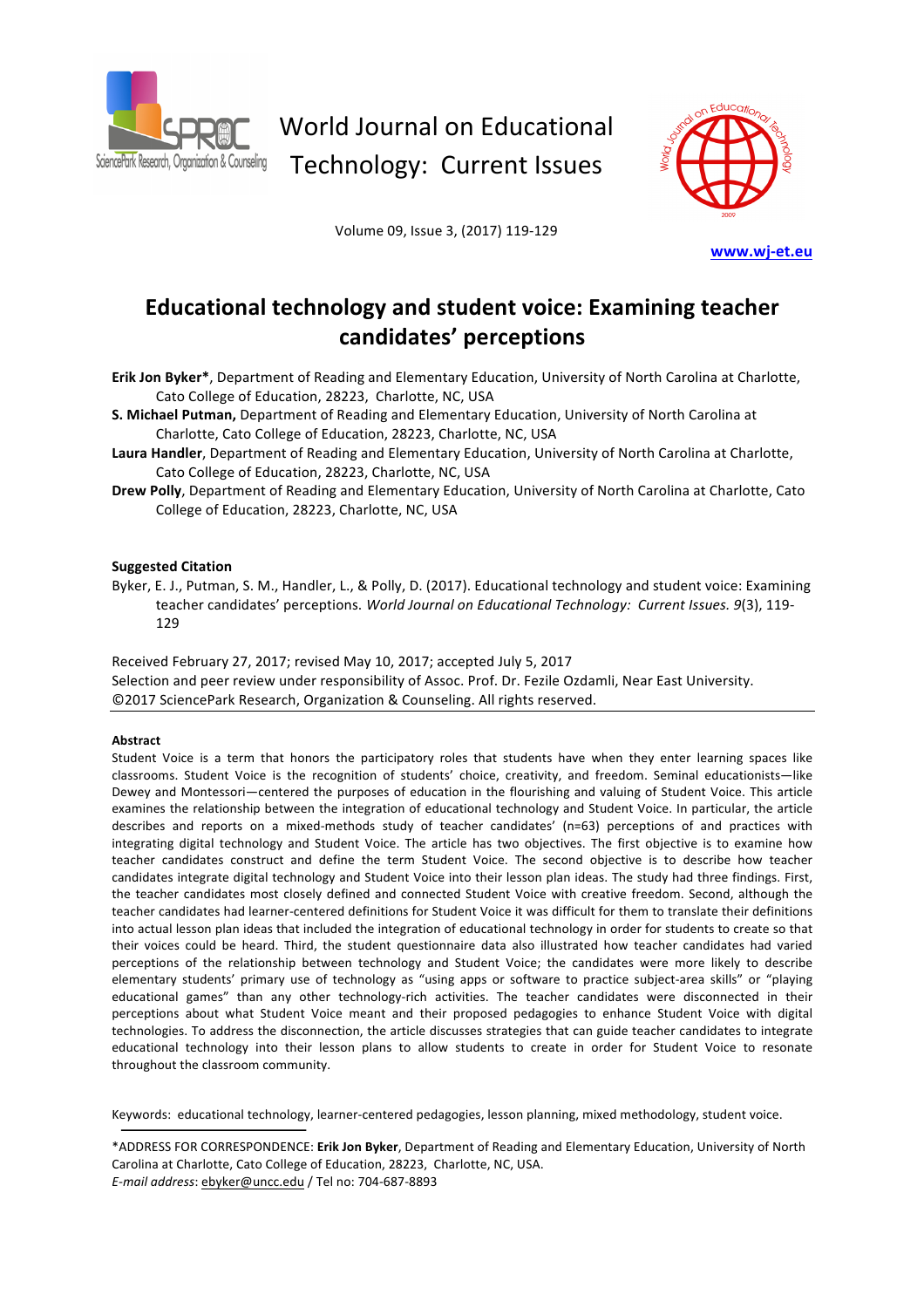## **1. Introduction**

The inclusion of the child's voice in education has momentous appeal and a storied intellectual endowment. More than a century ago, John Dewey and Maria Montessori—two deeply influential contemporaries in the field of education—both equated the facilitation of the child's voice as part of education's primary purposes. Montessori (1949) observed that "in every child there is a painstaking teacher" (p. 6). She understood how a child's curiosity leads to self-education when the child is given freedom and choice. John Dewey (1915; 1944) believed that children construct meaning for the world through their experiences when they have the autonomy to do so. Both Montessori and Dewey are monumental thinkers in shaping how current educators appraise the value of connecting with a child's voice in the classroom. In the context of schooling the voice of children, which is often referred to as "Student Voice" (Fielding, 2004a), is honored or silenced by the degree of freedom, choice, and participatory roles that students have in the classroom.

The purpose of this study is to investigate elementary education teacher candidates' ( $n=63$ ) perceptions of Student Voice. Teacher candidates are a unique population in that they are still university students, but are studying to become teachers. The article has two objectives. The first objective is to examine how teacher candidates construct and define the term Student Voice. The second objective is to describe how teacher candidates integrate digital technology and Student Voice into their lesson plan ideas. This study is grounded in the theory of learner-centered instruction (American Psychological Work Group, 1997; McCombs & Whisler, 1997). Learnercentered instruction is a construct grounded in decades of research on teaching and learning. The APA Work Group (1997) put forth the *Learner-Centered Principles*, 14 principles for designing instruction across all ages. McCombs and Whisler (1997) translated those *Principles* into recommendations for teaching and learning in schools. Table 1 shows a description of characteristics of learner-centered tasks (Polly, 2006). There is explicit alignment between the design and implementation of learner-directed tasks and opportunities for learners to have voice in the selection of learning tasks and projects and voice in how they will be assessed.

| Table 1. Characteristics of Learner-Centered Tasks |                  |                                                                                                 |                                                                                                                                                                                                                                         |  |  |  |
|----------------------------------------------------|------------------|-------------------------------------------------------------------------------------------------|-----------------------------------------------------------------------------------------------------------------------------------------------------------------------------------------------------------------------------------------|--|--|--|
| Task                                               | Characteristic   | Learner-centered tasks                                                                          | Learner-Centered Principles (APA Work Group, 1997)                                                                                                                                                                                      |  |  |  |
| Design                                             | Relevant         | Relevant to learners' lives & build<br>upon prior experience                                    | Meaning construction of knowledge comes from experience<br>٠<br>(Principle 1)<br>Meaningful linkage of new information with existing<br>$\bullet$<br>knowledge (Principle 3)<br>Motivation influenced by beliefs and interests and<br>٠ |  |  |  |
|                                                    |                  |                                                                                                 | connected to creativity and curiosity (Principles 7 and 8)<br>Connected to learner's background and experiences<br>٠<br>(Principles 10, 12 and 13)                                                                                      |  |  |  |
|                                                    | Learner-directed | Learners have task ownership &<br>choice about strategies and<br>artifact(s) they create        | Motivation influenced by beliefs and interests and<br>$\bullet$<br>connected to creativity and curiosity (Principles 7 and 8)<br>• Connected to learner's background and experiences<br>(Principles 10, 12 and 13)                      |  |  |  |
|                                                    | Reflective       | Reflection helps learners refine<br>concepts & make connections to<br>complete the task         | • Higher order strategies for monitoring mental operations<br>facilitate creative and critical thinking (Principle 5)                                                                                                                   |  |  |  |
|                                                    | Assessment       | Assessment included so task and<br>learning process are evaluated                               | • Set appropriately high and challenging standards for the<br>assessment of learner and learning process (Principle 14)                                                                                                                 |  |  |  |
|                                                    | Technology-rich  | Tasks are supported with<br>technology                                                          | Learning is influenced by environmental factors, including<br>culture, technology, and instructional practices (Principle 6)                                                                                                            |  |  |  |
| Implement                                          | Facilitated      | Facilitated by teachers or peers<br>that model, scaffold, and guide<br>completion of the tasks. | • The successful learner, over time and with support, can<br>create meaningful, coherent representations of knowledge<br>(Principle 2)                                                                                                  |  |  |  |
|                                                    | Collaborative    | Collaboration allows learner to<br>share ideas with one another.                                | Social interactions, interpersonal relations, and<br>٠<br>communication provide opportunities for learning (Principle<br>11)                                                                                                            |  |  |  |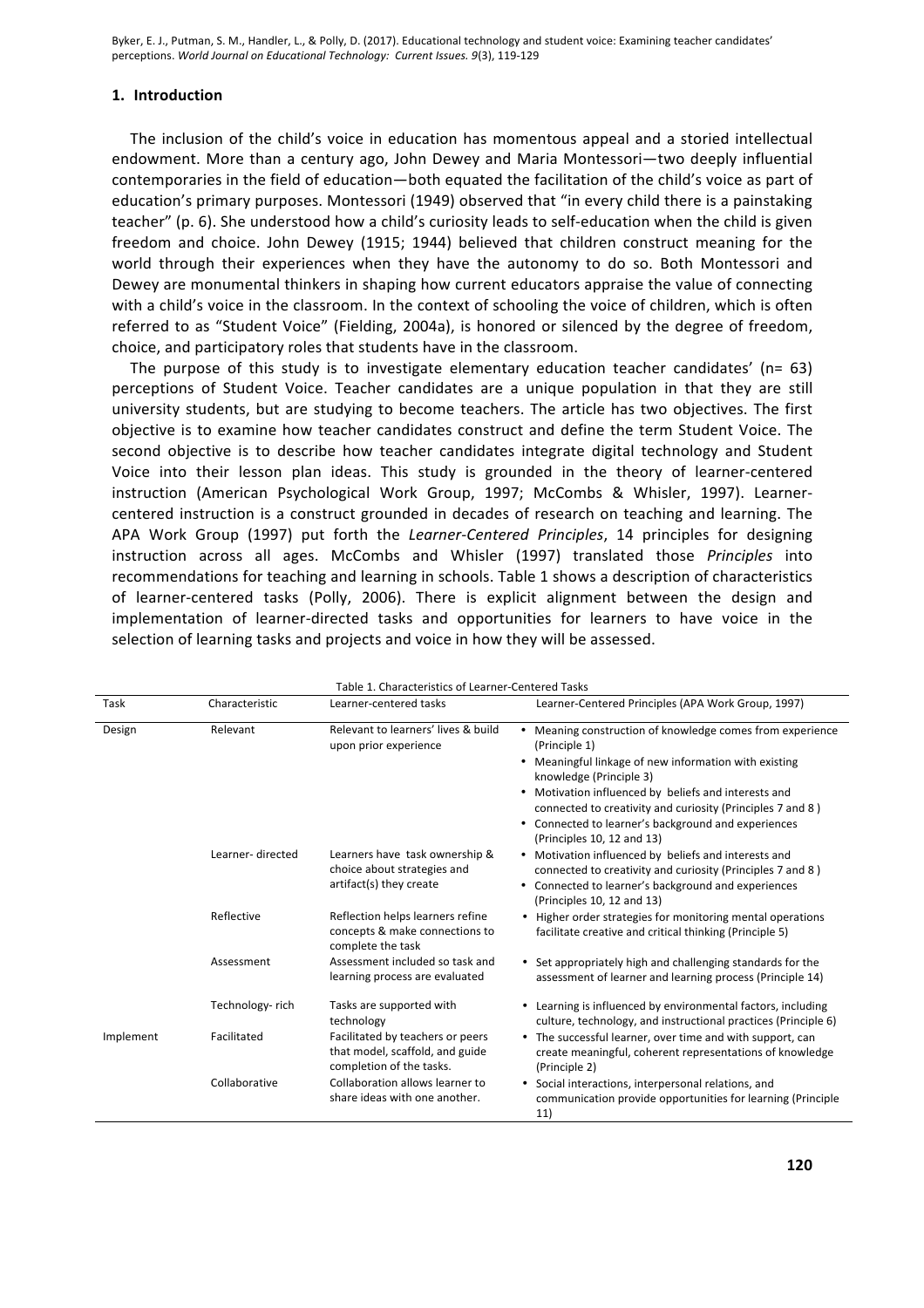As Table 1 shows, the design and implementation of learning tasks are multifaceted and have a number of learner-centered pedagogies embedded within those tasks. Within the construct of learner-centered instruction, technology has potential to support learners' exploration of tasks through: (1) gathering and synthesis of information, (2) supporting collaborative work among learners, and (3) applying or creating new representations of knowledge (Polly, 2006; McCombs & Whisler, 1997). Learner-centered instruction prioritizes technology uses that are associated with tasks focused on higher-order thinking skills that extend mere understanding and recall activities.

#### **2. Literature Review**

Advocates of meaningful technology integration recognize the advantages it affords teachers to adapt instruction to meet students' unique needs, styles, and preferences, and to permit students an active role in their learning (Chai, Koh & Tsai 2010; Chen, 2010; Ertmer & Ottenbreit-Leftwich, 2010; Ertmer, Ottenbreit-Leftwich, Sadik, Sendururm & Sendurur, 2012). Through such use of technological tools, student-centered practices allow great potential for Student Voice to gain a prominent place in the classroom. As defined by Mitra (2004), Student Voice "means valuing the student role in the decision making and change efforts of schools" (p. 652). Research shows that honoring Student Voice and allowing students to share in decision-making can contribute to higher levels of motivation (Ferguson, Hanreddy & Draxton, 2011). Furthermore, Student Voice helps youth develop attachment to school (Mitra, 2004), advances civic engagement, and extends the mindset to include the global community (Fielding, 2006; Mitra & Serriere, 2012). Through Student Voice activities, children can develop assets of agency, belonging, competence, discourse, efficacy, and deeper global awareness (Byker, 2015, 2016a; Horton, Byker, & Heggart, 2017; Mitra, 2004; Mitra & Serriere, 2012).

Studies suggest varying degrees and intentions in the use of Student Voice in schools (Cook-Sather, 2006; Ferguson, et al., 2011; Fielding, 2004a, 2006; Mitra, 2004). Surveys and polls are strategies commonly used to allow students the opportunity to share their opinions, but often teachers maintain control of the decision about whether or not to take action with the responses collected (Ferguson et al., 2011). Authentic Student Voice shifts the power dynamics of the classroom to allow students to be change agents as well as teachers (Mitra, 2004), leading to student-directed rather than teacher-directed change (Ferguson et al., 2011). Fielding (2004b) outlines a framework of Student Voice calling for a true partnership between teachers and learners that includes "mutuality" and "reciprocal responsibilities" in the learning environment (p. 307). Such democratic education relinquishes control solely from the teacher and shares meaningful decisionmaking with students (Cook-Sather, 2006). Furthering the impact of Student Voice, Fielding (2004a) emphasizes that components should include "reflection, discussion, dialogue, and action" (p. 198) so that the effects are not limited to the classroom context, but are more far-reaching to the entire school. As technology continues to offer innovative techniques for teaching and learning, educators must constantly evaluate the effectiveness of technology in practice. With new modes of communication available through digital tools and devices—email, messaging, blogs, websites, not to mention various apps and programs—there seems to be great potential to increase opportunities for students to engage with their teachers.

However, little research has focused on the ways technology can help teacher candidates develop Student Voice. While several studies indicate that student feedback can be instrumental in shaping teachers' practices (Borko & Putman, 1995; Ertmer & Ottenbreit-Leftwich, 2010; Ottenbreit-Leftwich, 2007; Wright, 2014), few specifically explore how the use of technological resources can shape practices of valuing student opinions. For example, Wright (2014) found that teachers were more motivated to pursue use of digital technologies when they saw higher engagement and changes in students' attitudes. Similar studies point to the reciprocal nature of technology integration: when teachers witnessed the positive impact it had on their students, they were encouraged to try new methods and resources (Ertmer & Ottenbreit-Leftwich, 2010; Ottenbreit-Leftwich, 2007). This research discusses outcomes related to technology usage but lacks analysis of the practices developing Student Voice. Likewise, there are few studies that analyze the practices and perceptions of Student Voice among teacher candidates. Thus,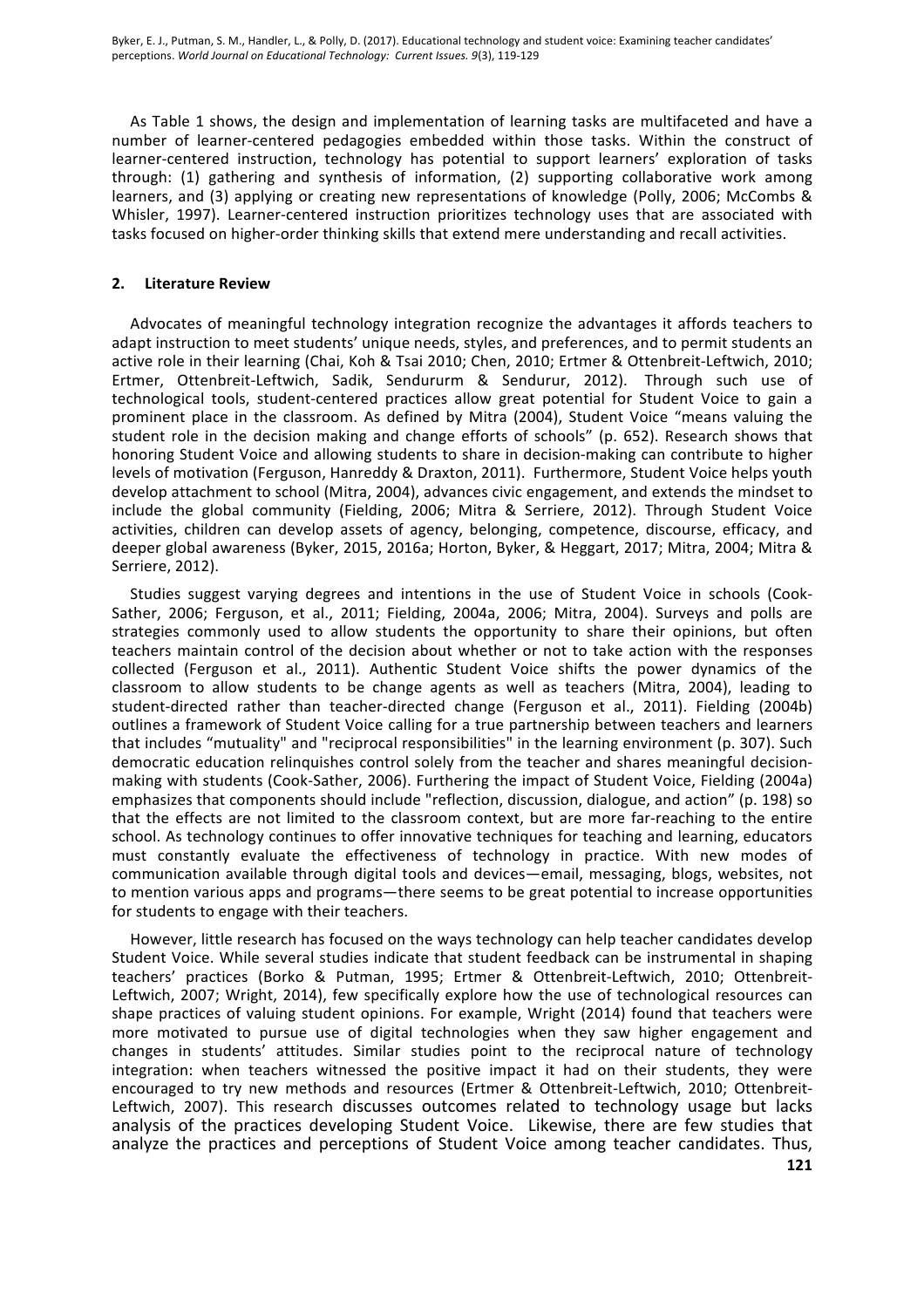this study seeks to help fill the gap in the literature of Student Voice by analyzing teacher candidates' plans to integrate Student Voice and technology. The study focuses on two research questions:

- What are elementary school teacher candidates' definitions of Student Voice?
- What are elementary school teacher candidates' perceptions of how technology can support opportunities for Student Voice?

## **3. Method**

To address these research questions, the study employs a mixed-methods research design (Creswell, 2014; Tashakkori & Teddlie, 1998). Mixed-methods allow for the inclusion of multiple data sources. As Creswell (2014) states, "mixed-methodology includes the collection and analysis of both qualitative and quantitative data" (p. 217) to triangulate findings of research study. Specifically, the study included qualitative data from artifact analysis activities. The quantitative data were from a survey questionnaire. The study's sample was comprised of 63 participants (n=63), who were all teacher candidates in a large public university in the Southeastern region of the United States. The participants were teacher candidates in an elementary education undergraduate program and 89% of participants identified as female and 11% identified as male. The study centered on the teacher candidates' responses to learning activities about Student Voice. On the first day of the semester participants were given five minutes to respond in writing to PowerPoint slide (see Figure 1) with the questions: (1) How would you define the phrase "Student Voice?" and (2) What are ways that you (as a future teacher) can engage Student Voice in your classroom?

> Inquiry questions: How would you define the phrase "student voice?" What are ways that you (as a future teacher) can engage the "student voice" in your classroom?

Quickwrite activity: Take a 3 minute pause to write about these two questions on a sticky note.



Figure 1. PowerPoint slide with inquiry questions about student voice.

The responses were collected by the course professor. The participants were then presented with a PowerPoint slide (see Figure 2) that included Student Voice definitions from the literature (Fielding, 2004a; Mitra, 2004).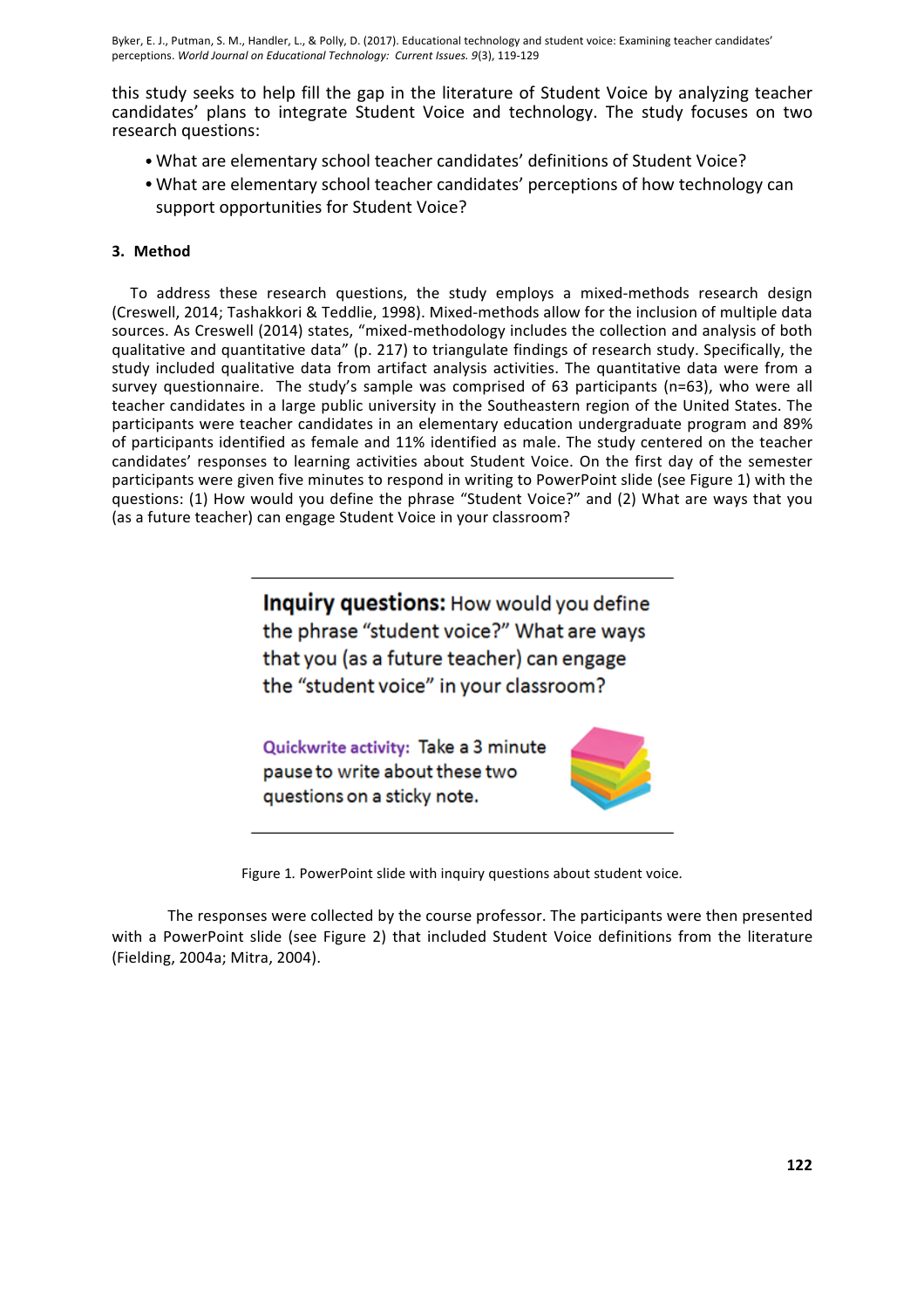# **Defining Student Voice**

- Student Voice means valuing the student role in the decision making and change efforts of schools (Mitra, 2004).
- Student Voice encourages reflection, discussion, dialogue and action on matters<br>that primarily concern students, but also, by implication, school staff and the communities they serve. This includes such developments as peer support arrangements (e.g., buddying systems, peer tutoring, peer teaching, circle time), systems that encourage and enable students to articulate their views and see systems and choose can changes (e.g., schools councils, students on governing bodies,<br>students on appropriate changes (e.g., schools councils, students on governing bodies,<br>students on appointment panels for new staff—incl teachers, 'child-to-child' initiatives, and students-as-researchers) and a small but growing cluster of activities that encourage various forms of overt student leadership (Fielding, 2004).

References:

Fielding, M. (2004). 'New wave'student voice and the renewal of civic society. London Review of Education, 2(3), 197-217.

Mitra, D. (2004). The significance of students: can increasing" student voice" in schools leadto gains in youth development?. The Teachers College Record, 106(4), 651-688.



After a brief discussion about Student Voice, the participants were divided into groups and were given a Problem Based Learning (PBL) task, focused on a social studies standard that required elementary school students to explain why it is important for citizens to participate in their community. Each participant group outlined a lesson plan to teach the standard and wrote a rationale for their instructional choices. The participant teams had a series of guiding questions that they answered as they outlined their lesson. For example, one question inquired about how the team would use technology to engage and assess their students. Another question asked the teams to share how their lesson's technology enhanced Student Voice. Teams were given 20 minutes to complete the PBL activity. After the PBL experience, the participants completed a 20 item questionnaire about digital technology and Student Voice. Following Fink's (2003) advice about the validity of survey research, the questionnaire was adapted from two already established surveys (Banas & York, 2014; Law, Pelgrum & Plomp, 2008). Validity is further verified through a critical review of the survey questions by experts (Fowler, 2002). The study's questionnaire was reviewed by three elementary education professors for clarity and readability of the survey questions.

## **4. Data Analysis**

Three sources of data were collected and analyzed: Student Voice definitions, PBL activity responses, and the questionnaire data. The qualitative data (i.e., Student Voice definitions and PBL activity responses) were analyzed using Miles and Huberman's (1994) three-step interpretive approach and Glaser and Strauss (1967) constant-comparative method. First, the data were read several times and coded for data reduction. Data frequencies were identified and analyzed to establish patterns in the, which were further categorized. Second, the data were displayed with charts and figures for data organization. Third, conclusions were drawn as the categories were organized into findings. The study's quantitative data (i.e., questionnaire) were analyzed using descriptive statistics. While the descriptive statistics provided findings related to the participants' perceptions of the integration of digital technology and Student Voice, the quantitative data are not meant to imply a universality of findings to the wider teacher candidate population.

## **5. Findings**

The findings are reported in relationship to the study's two research questions. First, the article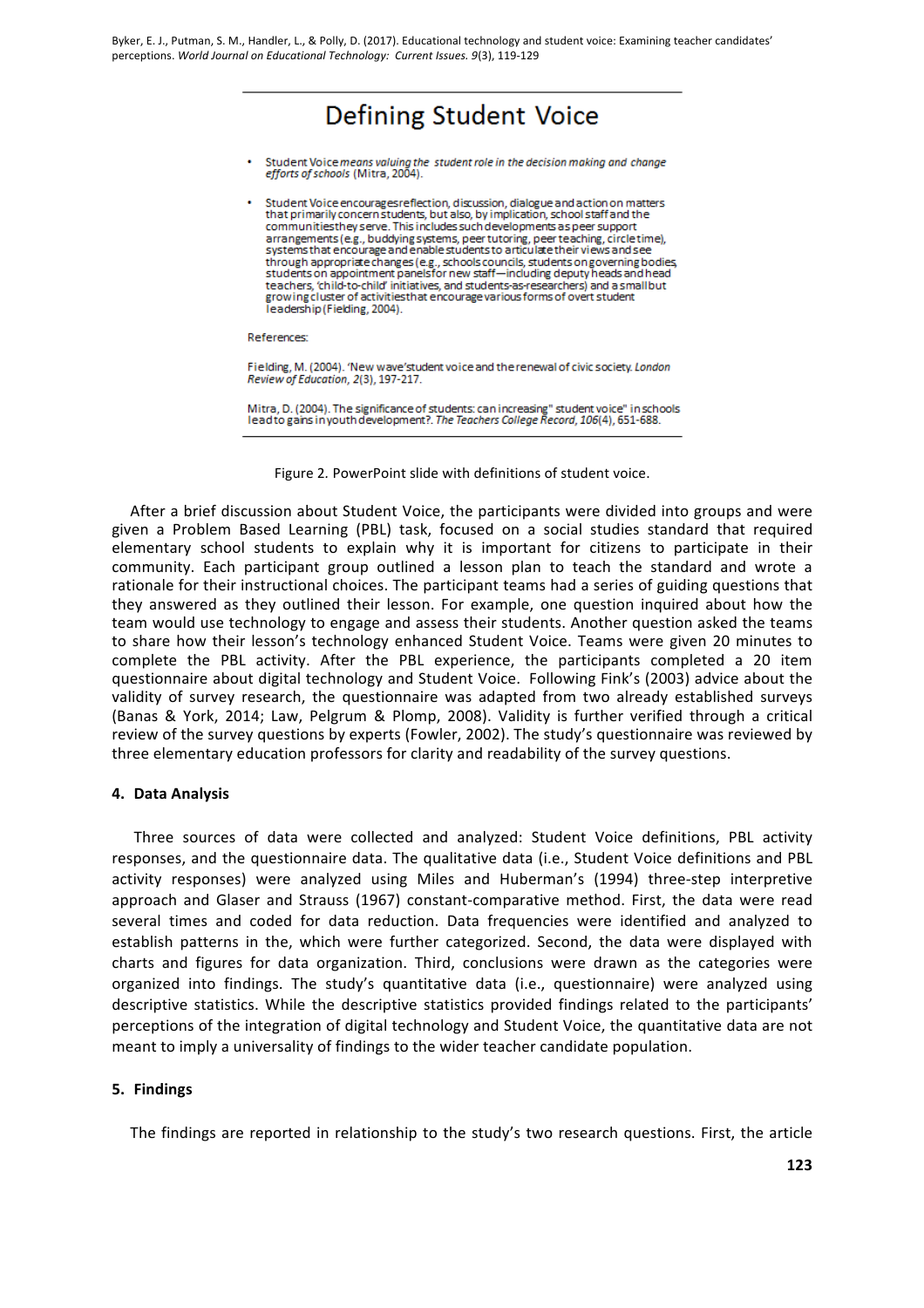will address findings related to the participants' definitions for Student Voice. Next, the article will report on findings about the participants' perceptions about the way that educational technology can be used to support opportunities for Student Voice.

## *5.1. Defining Student Voice*

The data show that the teacher candidates wrote an average of 34 words in their responses to questions about defining Student Voice and ways to engage Student Voice. Opinion or opinions were the most common words that the participants wrote. Over 55% of the teacher candidates included the word opinion. Examples include:

- Student Voice can be defined as a student's opinion and perspective on things.
- Student Voice means when students openly shared opinion on topics and ideas beyond the four walls of the classroom.
- Student Voice means what the students believe and their opinions on the topics.

Allow was the second most repeated word. Almost 42% of the participants wrote in allow or allowing. These include:

- Allowing students to share their ideas
- Allowing students to speak up and run the classroom in a student-centered way
- Allow students to learn in an environment that encourages them to practice
- Allowing your student to be an active member of the community

Teacher candidates were most likely to associate allow or allowing to an action like sharing, speaking up, and being active. Candidates also frequently used the terms "free" and "freedom." A little more than 23% of the participants included these terms in their definitions. When referring to freedom, the participants were more likely to frame freedom in terms of what the teacher does rather than what students are doing. For example, one teacher candidate shared that Student Voice means "letting them have freedom to express themselves." Other repeated words or phrases associated with Student Voice included: active or actively engaged, ask questions, debate, participate or participation, and respect culture.

## *5.2. Student Voice and Technology*

The teacher candidates had varied perceptions of the relationship between technology and Student Voice. On the questionnaire, the candidates were more likely to describe elementary students' primary use of technology as "using apps or software to practice subject-area skills" or "playing educational games" than any other technology-rich activities. The apparent emphasis of candidates' responses could be categorized as focused on activities that reinforced content in a potentially engaging manner (i.e., using technology). See Table 2 for a more details related to how the candidates responded to the question about primary use of technology.

| Table 2. Candidates' Perceptions about the Primary Use of Technology |                  |  |  |  |
|----------------------------------------------------------------------|------------------|--|--|--|
| Candidates' perceptions about students' primary                      | <b>Frequency</b> |  |  |  |
| purpose for using technology                                         | (n)              |  |  |  |
| Using apps or software to practice subject-area skills               | 40 (56.3%)       |  |  |  |
| Playing educational games                                            | 22 (31.0%)       |  |  |  |
| Research (searching for information)                                 | 7(9.9%)          |  |  |  |
| Creating multimedia                                                  | 1(1.4%)          |  |  |  |
| Use is age dependent                                                 | 1(1.4%)          |  |  |  |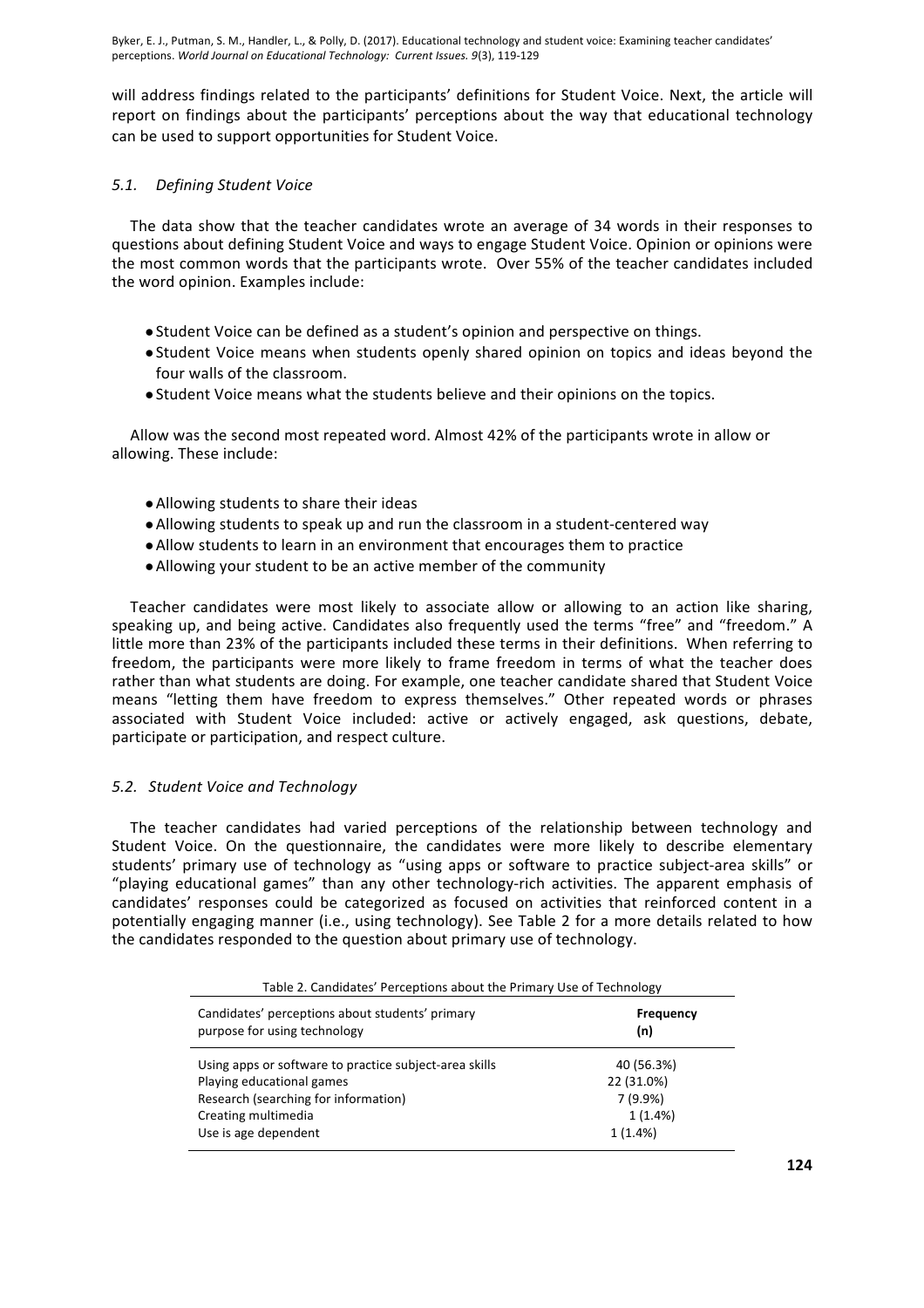When the participants were further queried about the skills that should be developed for using educational technology, focus shifted more towards proficiency in conducting research and Internet safety. Within these processes, the teacher candidates were more likely to highlight basic skills like typing and Internet navigation over understanding research related software and applications (See Table 3).

| Table 3. Teacher Candidates' Perceptions of Most Important Technology Skills |            |  |  |  |
|------------------------------------------------------------------------------|------------|--|--|--|
|                                                                              | Frequency  |  |  |  |
|                                                                              | (n)        |  |  |  |
| Research skills (e.g., locating information)                                 | 10 (20.4%) |  |  |  |
| Internet skills (e.g., navigation safety)                                    | 8(16.3%)   |  |  |  |
| Understanding multiple uses for technology                                   | 7 (14.3%)  |  |  |  |
| Basic computer skills (e.g., typing)                                         | 6(12.2%)   |  |  |  |
| Task-management (e.g., focus, self-control)                                  | 5(10.2%)   |  |  |  |
| Care and maintenance for technology                                          | 4(8.2%)    |  |  |  |
| Communication                                                                | $3(6.1\%)$ |  |  |  |
| Reading                                                                      | 2(4.1%)    |  |  |  |
| Creativity                                                                   | 2(4.1%)    |  |  |  |
| Real-world skills                                                            | $1(2.0\%)$ |  |  |  |
| Problem-solving                                                              | $1(2.0\%)$ |  |  |  |
| <b>TOTAL</b>                                                                 | 49         |  |  |  |
|                                                                              |            |  |  |  |

*Note:* The number of respondents is lower because of non-responses or responses that were too general to be categorized (e.g., Students should have the skills to succeed in a technologically advanced world.)

Given the number of websites and applications focused on Internet safety, this result is seemingly at odds with the previous result. A few candidates cited the need for students to become proficient in using technology to communicate and create, which would likely be most aligned with developing Student Voice, but these skills were largely absent from what the majority of teacher candidates deemed important. The teacher candidates' responses to questions about ways to involve and value Student Voice in the classroom indicated that students could be provided opportunities to express feedback through Internet based polls and surveys (see Table 4).

| Table 4. Teacher Candidates' Perceptions of Most Important Technology Skills |
|------------------------------------------------------------------------------|
|                                                                              |

| Candidates' perceptions of how educational technology could be used for the<br>expression of Student Voices | Frequency  |  |
|-------------------------------------------------------------------------------------------------------------|------------|--|
| Communication with teacher                                                                                  |            |  |
| (e.g., feedback, survey responses)                                                                          | 23 (33.8%) |  |
| Create artifact to demonstrate learning                                                                     | 12 (17.6%) |  |
| Self-select resources or tools                                                                              | 12 (17.6%) |  |
| Communication among students                                                                                | 10 (14.7%) |  |
| Conduct research (e.g., self-selection of topic)                                                            | 10 (14.7%) |  |
| Individualized learning                                                                                     | 1(1.5%)    |  |

Less prevalent was the use of technology to facilitate communication among students through means such as online discussions and social networks. However, it is also in response to this question that elements of acknowledging Student Voice through choice become more evident. For example, candidates indicated that students should conduct research on topics they selected, use resources that they felt most applicable to find information, and to create and show learning in the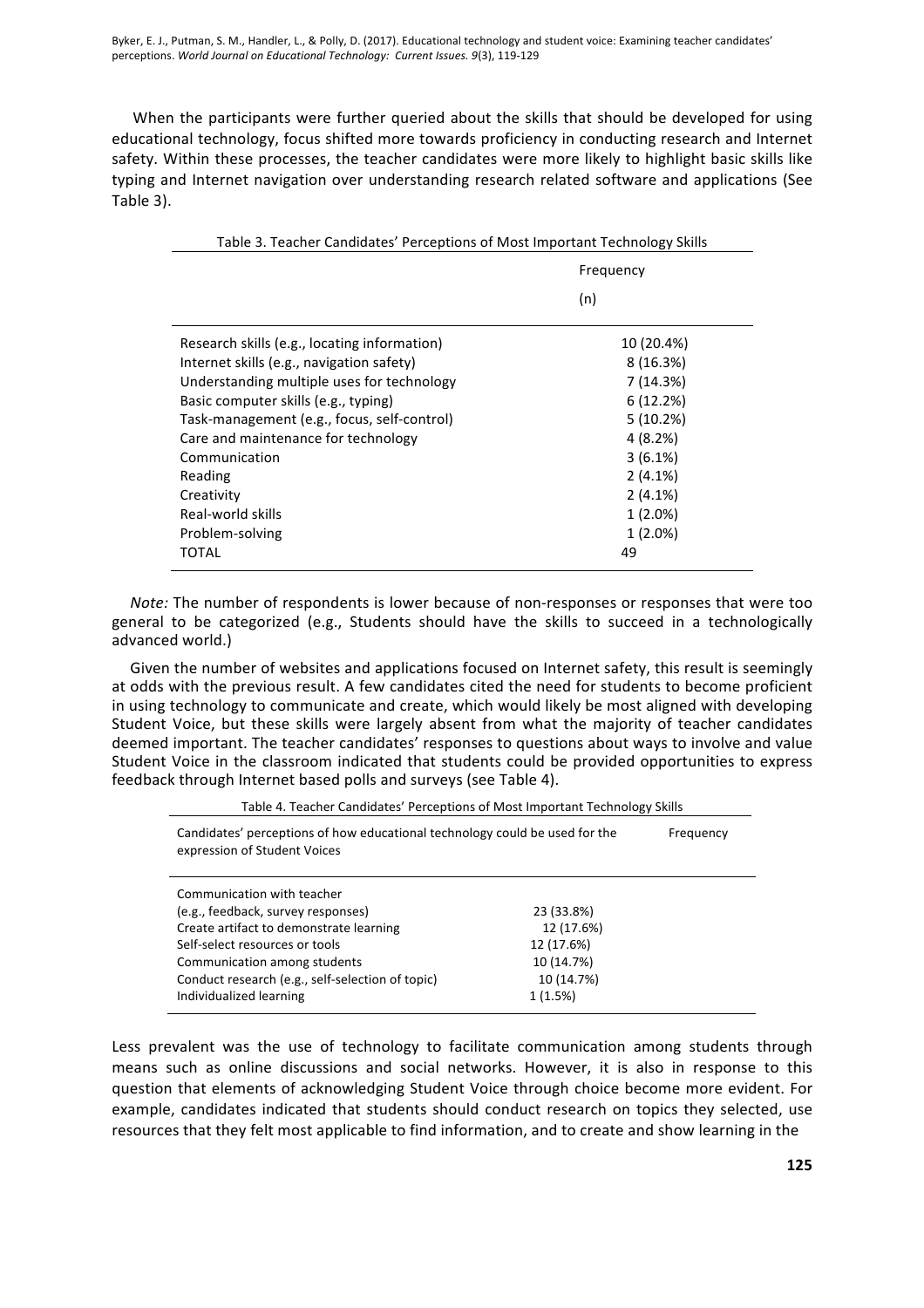manner they choose. These were consistently cited across all teacher candidates. Representative responses included:

- Students could come up with ways to incorporate the technology in the classroom into their daily work and projects. They could also help the teacher by using a smart board to take polls or create graphs which monitor their participation or understanding of an assignment.
- There are multiple ways that educational technology could be used for the expression of Student Voice. Students could make decisions about what education apps they would like to work with during a free period. Another example would be the use of educational technology in classroom research. For instance, the students can use laptops and iPads to research interesting topics of study for in-class projects.

What is less clear from these responses is whether the teacher would provide a distinct set of possibilities for students to choose from or whether this would be open to all potential sources.

#### 5.3. Student Voice and Lesson Planning

To further examine candidates' perceptions towards and knowledge related to technology integration and Student Voice; they were prompted to develop an outline of an activity that incorporated technology in a social studies lesson focused on the role of community members. Many of the proposed activities used technology for presentation purposes (e.g., to show a video or PowerPoint). Activities were largely teacher-directed. For example, one group of candidates summarized their lesson as follows: "The teacher could do a power point [sic] presentation describing the importance of voting. Afterwards, the teacher could administer a mock vote for the class about class rules." However, there were some instances candidates' lesson plans did incorporate more student-driven opportunities, such as this example:

Have students use pre-approved sites (Livebinder) to research what it means to be a citizen using technology in the classroom. Students will then share on a forum their findings from their research. They will provide an example of a citizen within their community and how they contribute. They will respond to at least one other student on the forum. They are able to share their own idea of what a citizen is and then respond to another student's post as well. They will express their own idea of a citizen and provide an example of one in their community.

"Express their own idea of a citizen" would be representative of an opportunity for students to express their voice; yet, this opportunity is limited as it is provided within specific parameters as defined by the teacher in the scenario. Many of the teacher candidates' lessons incorporated some type of Internet research. One group focused on researching society roles (i.e., police officer, politician, teacher, etc.) and "then students must research the roles that they are given and also research the policies of the community. Students will interact to learn about being a citizen." The lesson plans were replete with similar examples of the expectation that students would be able to effectively carry out research on the Internet on a teacher-directed topic, but the role of Student Voice was often unclear within the process.

Candidates were able to describe opportunities to integrate technology, but they were less successful in aligning this integration with opportunity for students to express their voice. In some cases, candidates did mention authentic opportunities to provide an example of how technology can be used to express a preference, such as using Kahoot to complete a poll and anonymously express student opinion. However, when candidates expressed opportunities for the potential for technology to express Student Voice it was primarily within the confines of choosing a research topic within a range of choices directed by the teacher. Overall, an explanation of how technology can allow Student Voice to be heard or represented was largely absent or minimally addressed by the teacher candidates.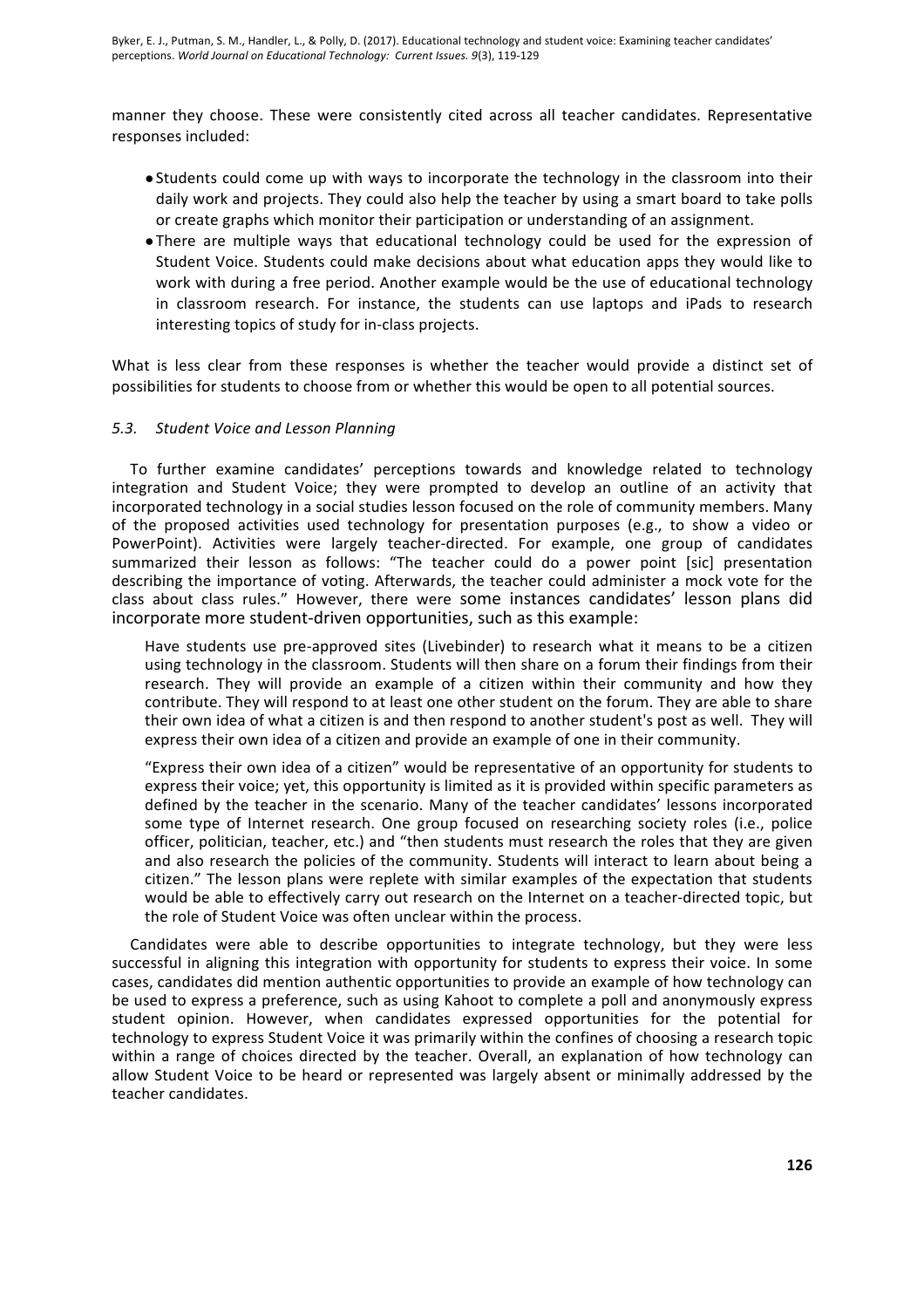#### **6. Discussion**

One finding that deserves further discussion is teacher candidates' perceptions about how digital technology can be used to enhance Student Voice in the classroom. This current study's teacher candidates largely associated Student Voice with the open communication of student opinions. The teacher candidates' definitions for Student Voice aligned with much of the learner-focused language from McCombs and Whisler's (1997) learner-directed framework. For example, the teacher candidates repeated terms like "sharing ideas," "having choice," and "freely express" in their definitions. However, the analysis of the teacher candidates' definitions also revealed that the word "allow" was oft-repeated and seem to be another way that the teacher candidates communicated and perceived that the teacher is the locus of control of Student Voice. Analysis from the questionnaire data further demonstrates how teacher candidates perceived Student Voice as an opportunity to: provide feedback to a teacher (33.8%), create an artifact (17.6%), or self-select resources or tools to use (17.6%). These perceptions also align with learner-centered instruction (McCombs & Whisler, 1997) since teacher candidates' perceived that Student Voice meant that students maintained some ownership of how they learned and how they disseminated their learning. Yet, the teacher candidates' connections to digital technology and Student Voice were less learner-centered. Based on the analysis of teacher candidates' definitions for Student Voice and subsequent comparisons among survey responses and the development of a technology-infused lesson that incorporated Student Voice, it is apparent that there is a disconnect between teacher candidates' perceptions and their proposed pedagogies.

The findings from this study extend the research about the disconnect between teachers' ideas about a concept and their application of that concept in lesson plans. In this present study, candidates provided survey responses that aligned with learner-centered principles and recommendations for Student Voice. However, in their lesson plans their conceptions of Student Voice were not well connected to the use of technology. Prior research studies have documented teacher candidates' inclination to incorporate technologies that are largely teacher directed, such as showing a video or a PowerPoint presentation despite evidence on surveys and other artifacts about rich uses of technology (Byker, 2014a, 2015; Polly, 2011, Polly & Rock, 2016). The disconnect could possibly be explained by the need for teachers and teacher candidates to receive more scaffolding and support in the design of technology-rich instruction (Byker, 2013, 2014b; Koehler, Mishra & Yahya, 2007). Or teacher candidates just have a muddled understanding of what Student Voice actually means.

Based on the findings of the present study there is a need to bridge the disconnect between desired ways to employ technology to leverage student voice. To this end, revisions have been made to the educational technology course in the program that participants were completing. For example, candidates now complete more activities in which technology as a tool to create representations of knowledge, including blogs, websites, Prezi presentations, as well as screencasts using the ShowMe iPad application. In order to address the lack of alignment between candidates' comments about using technology and their lesson plans, in the educational technology course these technological tools are closely connected with instructional design, specifically infusing these tools into unit plans, lesson plans, and other assignments that require candidates to talk about how they will have the technology be a seamless part of instruction.

#### **7. Conclusion**

Although this study provided preliminary findings regarding teacher candidates' perceptions of the relationship between Student Voice and digital technology, there are limitations. First, using a questionnaire produces descriptive statistics and information about a sample population, but there is the limitation of participant bias based on self-reported data. Another limitation is the study's relatively small sample size. The study is based on a sample of teacher candidates but it is not meant to be generalized to an entire population. There could also be a gender bias as the majority of the study participants are females. The inclusion of more participants along with a stronger mix of gender representation would be important for future research studies.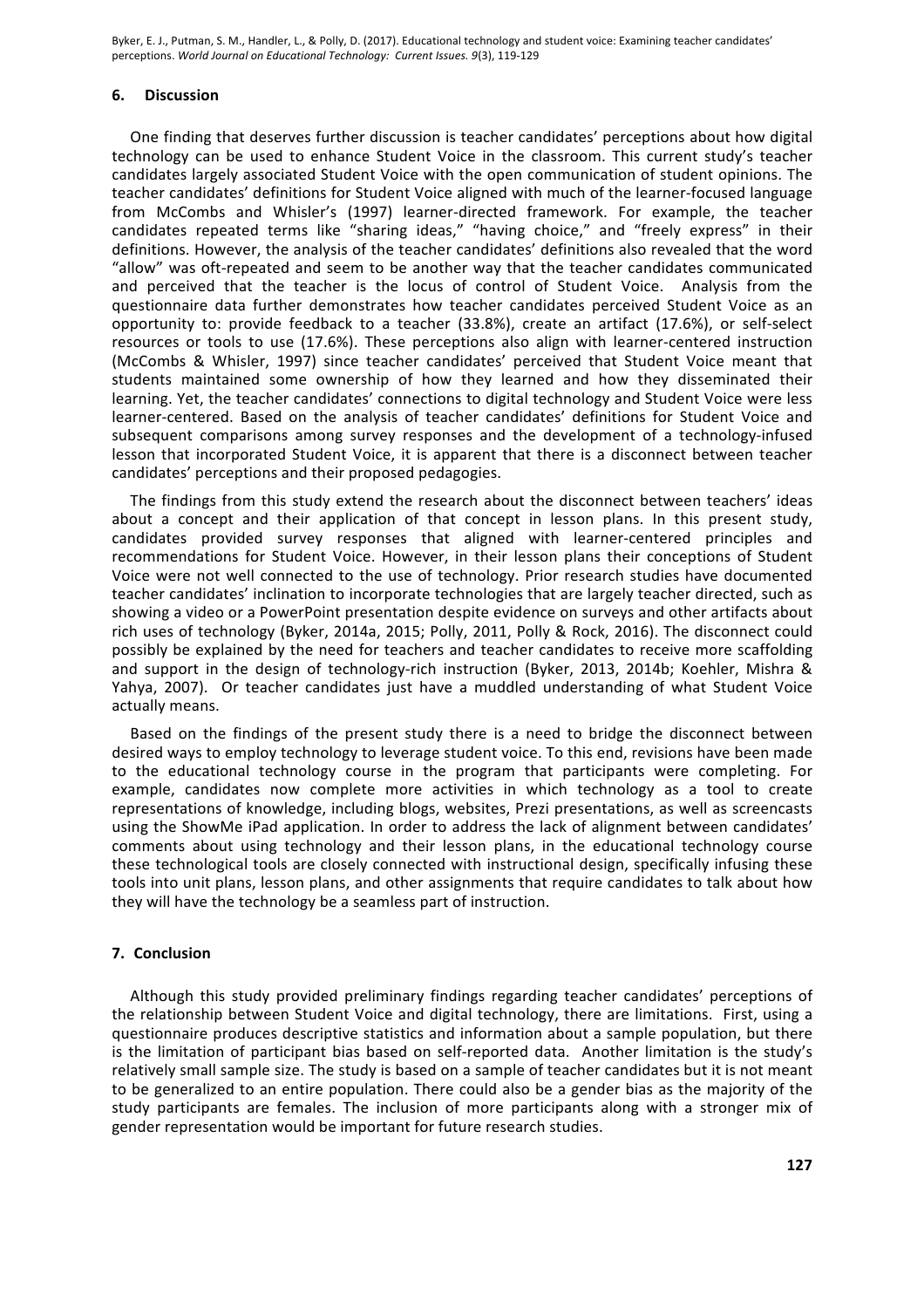Future studies should also examine how to best address the evident disconnection between teacher candidates' perceptions of Student Voice and their inclusion—or lack thereof—of Student Voice in technology enhanced lesson plans. Supporting the integration of Student Voice and digital technology also means supporting teacher candidates' larger vision for the role of technology in schools. The ISTE (2007) Technology Standards for Students posits that creativity is the first standard for students' use of technology. Focusing on what students can actively create with technology is part of the larger vision of using digital technology to enhance Student Voice. More research is needed into the connections between creativity, Student Voice, and uses for digital technology. The study in this article was situated in the United States, but more comparative and international research is needed to examine how Student Voice is situated in a global context. From its roots in Dewey and Montessori thought, Student Voice is an educational concept that has an enduring appeal. The uses for digital technology have much to add to that shine. Yet, the rub is that teacher candidates need guidance, examples, and time to play (Byker, 2016b) with educational technology in order to better connect with the possibilities for using digital technology to enhance Student Voice.

#### **References**

- American Psychological Work Group. (1997). Learner centered psychological principles. Washington, D.C.: APA Board of Educational Affairs (BEA)
- Banas, J., & York, C. (2014). Authentic learning exercises as a means to influence preservice teachers' technology integration self-efficacy and intentions to integrate technology. Australasian Journal of *Educational Technology, 30*(6), 728-746.
- Borko, H., & Putnam, R. T. (1995). Expanding a teacher's knowledge base: A cognitive psychological perspective on professional development. In T. R. Guskey & M. Huberman (Eds.), *Professional* development in education: New paradigms & practices (pp. 35–66).
- Byker, E.J. (2013). Critical cosmopolitanism: Engaging students in global citizenship competencies. *English in Texas Journal, 43*(2), 18-22.
- Byker, E. J. (2014a). Instructional technology and school ethos: A primary school model in Southwest England. *World Journal of Educational Technology, 6*(1), 88-98.
- Byker, E.J. (2014b) Needing TPACK without knowing it: Integrating educational technology in social studies. *Social Studies Research and Practice, 9*(3), 106-117.
- Byker, E.J. (2015). Teaching for 'global telephony': A case study of a community school for India's 21st century. Policy Futures in Education, 13(2), 234-246.
- Byker, E.J. (2016a). Developing global citizenship consciousness: case studies of critical cosmopolitan theory. Journal of Research in Curriculum and Instruction, 20(3), 264-275.
- Byker, E.J. (2016b). I play I learn: introducing technological play theory. In D. Polly & C. Martin (Eds.), Handbook of Research on Teacher Education and Professional Development. Hershey, PA: IGI Global.
- Chai, C. S., Koh, J. H. L., & Tsai, C. C. (2010). Facilitating preservice teachers' development of technological, pedagogical, and content knowledge (TPACK). Journal of Educational Technology & Society, 13(4), 63-73.
- Chen, R. (2010). Investigating models for preservice teachers' use of technology to support student-centered learning. *Computers and Education*, 55(1), 32-42.
- Cook-Sather, A. 2006. Change based on what students say: Preparing teachers for a paradoxical model of leadership. International Journal of Leadership in Education, 9(4) 345–358.
- Creswell, J. W. (2014). Research design: Qualitative, quantitative, and mixed methods approaches (4<sup>th</sup> ed.). Thousand Oaks, CA: Sage Press.
- Dewey, J. (1915). The school and society and the child and the curriculum. University of Chicago Press. Dewey, J. (1944). *Democracy and education*. New York: The Free Press.
- Ertmer, P. A., & Ottenbreit-Leftwich, A. T. (2010). Teacher technology change: How knowledge, confidence, beliefs, and culture intersect. *Journal of Research on Technology in Education, 42*(3), 255-284. Retrieved from ERIC database. (EJ882506)
- Ertmer, P. A., Ottenbreit-Leftwich, A. T., Sadik, O., Sendurur, E., & Sendurur, P. (2012). Teacher beliefs and technology integration practices: A critical relationship. *Computers and Education, 59*(2), 423-435. doi:10.1016/j.compedu.2012.02.001